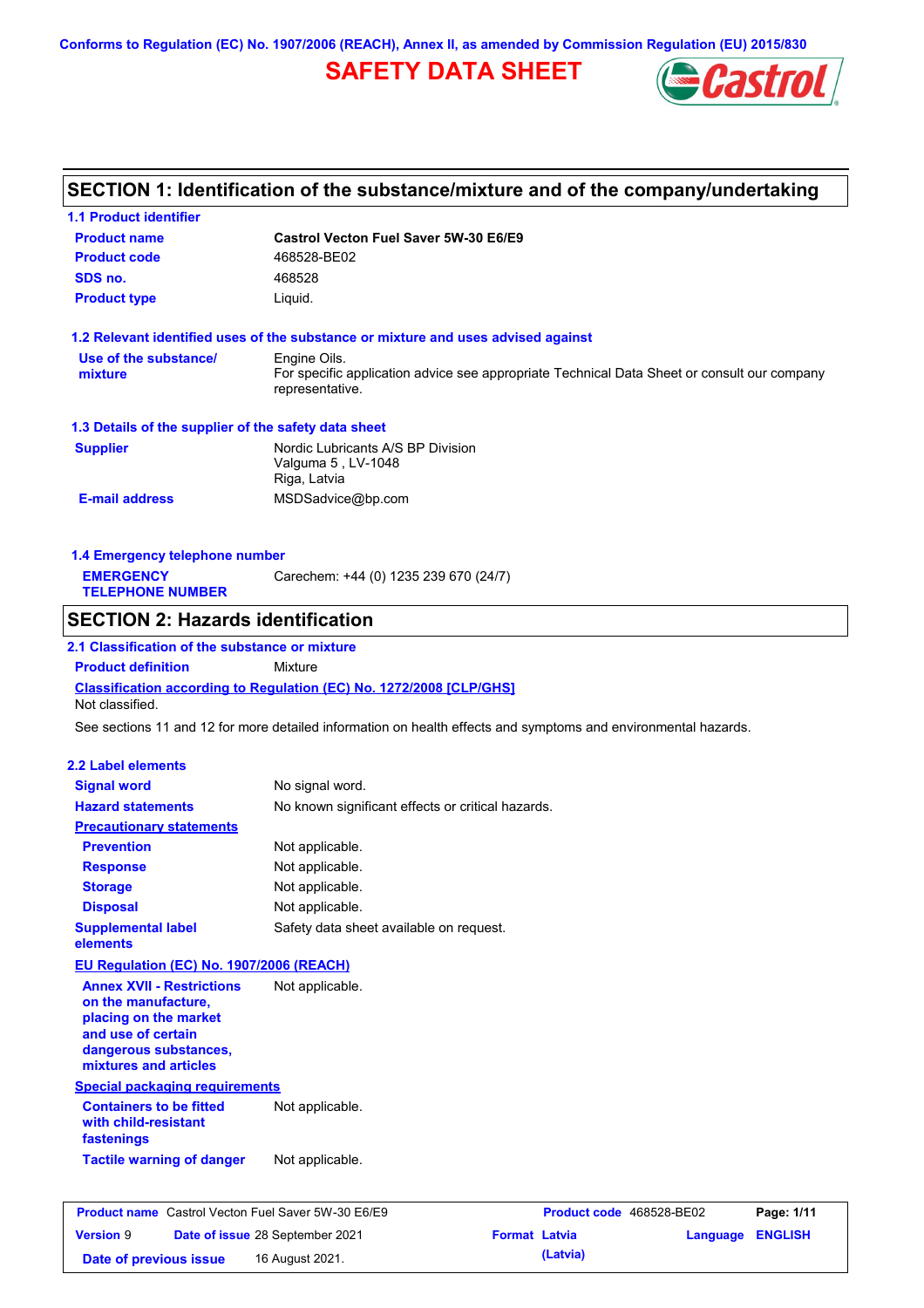## **SECTION 2: Hazards identification**

| 2.3 Other hazards                                                                                                        |                                                                                                                                                                                                                          |
|--------------------------------------------------------------------------------------------------------------------------|--------------------------------------------------------------------------------------------------------------------------------------------------------------------------------------------------------------------------|
| <b>Results of PBT and vPvB</b><br>assessment                                                                             | Product does not meet the criteria for PBT or vPvB according to Regulation (EC) No. 1907/2006.<br>Annex XIII.                                                                                                            |
| <b>Product meets the criteria</b><br>for PBT or vPvB according<br>to Regulation (EC) No.<br><b>1907/2006, Annex XIII</b> | This mixture does not contain any substances that are assessed to be a PBT or a vPvB.                                                                                                                                    |
| Other hazards which do<br>not result in classification                                                                   | Defatting to the skin.<br>USED ENGINE OILS<br>Used engine oil may contain hazardous components which have the potential to cause skin<br>cancer.<br>See Toxicological Information, section 11 of this Safety Data Sheet. |

## **SECTION 3: Composition/information on ingredients**

### **3.2 Mixtures**

#### Mixture **Product definition**

Highly refined base oil (IP 346 DMSO extract < 3%). Synthetic base stock. Proprietary performance additives.

| <b>Product/ingredient</b><br>name                             | <b>Identifiers</b>                                                                      | $\frac{9}{6}$ | <b>Regulation (EC) No.</b><br>1272/2008 [CLP] | Type    |
|---------------------------------------------------------------|-----------------------------------------------------------------------------------------|---------------|-----------------------------------------------|---------|
| Distillates (petroleum), hydrotreated<br>heavy paraffinic     | REACH #: 01-2119484627-25<br>EC: 265-157-1<br>CAS: 64742-54-7<br>Index: 649-467-00-8    | $≥25 - ≤50$   | Asp. Tox. 1, H304                             | [1] [2] |
| Distillates (petroleum), hydrotreated<br>heavy paraffinic     | REACH #: 01-2119484627-25<br>EC: 265-157-1<br>CAS: 64742-54-7<br>Index: 649-467-00-8    | ≤10           | Not classified.                               | $[2]$   |
| Distillates (petroleum), solvent-<br>dewaxed heavy paraffinic | REACH #: 01-2119471299-27 ≤3<br>EC: 265-169-7<br>CAS: 64742-65-0<br>Index: 649-474-00-6 |               | Asp. Tox. 1, H304                             | [1] [2] |
| Distillates (petroleum), hydrotreated<br>light paraffinic     | REACH #: 01-2119487077-29 ≤3<br>EC: 265-158-7<br>CAS: 64742-55-8<br>Index: 649-468-00-3 |               | Asp. Tox. 1, H304                             | [1] [2] |
| Distillates (petroleum), solvent-<br>dewaxed light paraffinic | REACH #: 01-2119480132-48<br>EC: 265-159-2<br>CAS: 64742-56-9<br>Index: 649-469-00-9    | -≤3           | Asp. Tox. 1, H304                             | [1] [2] |
|                                                               |                                                                                         |               |                                               |         |

**See Section 16 for the full text of the H statements declared above.**

### **Type**

[1] Substance classified with a health or environmental hazard

[2] Substance with a workplace exposure limit

[3] Substance meets the criteria for PBT according to Regulation (EC) No. 1907/2006, Annex XIII

[4] Substance meets the criteria for vPvB according to Regulation (EC) No. 1907/2006, Annex XIII

[5] Substance of equivalent concern

[6] Additional disclosure due to company policy

Occupational exposure limits, if available, are listed in Section 8.

## **SECTION 4: First aid measures**

### **4.1 Description of first aid measures**

| Eye contact                                                                                                                                                                                                                                                   | In case of contact, immediately flush eyes with plenty of water for at least 15 minutes. Eyelids<br>should be held away from the eyeball to ensure thorough rinsing. Check for and remove any<br>contact lenses. Get medical attention. |                                  |                |  |  |
|---------------------------------------------------------------------------------------------------------------------------------------------------------------------------------------------------------------------------------------------------------------|-----------------------------------------------------------------------------------------------------------------------------------------------------------------------------------------------------------------------------------------|----------------------------------|----------------|--|--|
| <b>Skin contact</b><br>Wash skin thoroughly with soap and water or use recognised skin cleanser. Remove<br>contaminated clothing and shoes. Wash clothing before reuse. Clean shoes thoroughly before<br>reuse. Get medical attention if irritation develops. |                                                                                                                                                                                                                                         |                                  |                |  |  |
| <b>Inhalation</b><br>If inhaled, remove to fresh air. Get medical attention if symptoms occur.                                                                                                                                                                |                                                                                                                                                                                                                                         |                                  |                |  |  |
| Ingestion                                                                                                                                                                                                                                                     | Do not induce vomiting unless directed to do so by medical personnel. Get medical attention if<br>symptoms occur.                                                                                                                       |                                  |                |  |  |
| <b>Protection of first-aiders</b>                                                                                                                                                                                                                             | No action shall be taken involving any personal risk or without suitable training.                                                                                                                                                      |                                  |                |  |  |
| <b>Product name</b> Castrol Vecton Fuel Saver 5W-30 E6/E9                                                                                                                                                                                                     |                                                                                                                                                                                                                                         | Product code 468528-BE02         | Page: 2/11     |  |  |
| <b>Version 9</b>                                                                                                                                                                                                                                              | Date of issue 28 September 2021                                                                                                                                                                                                         | <b>Format Latvia</b><br>Language | <b>ENGLISH</b> |  |  |
| Date of previous issue                                                                                                                                                                                                                                        | 16 August 2021.                                                                                                                                                                                                                         | (Latvia)                         |                |  |  |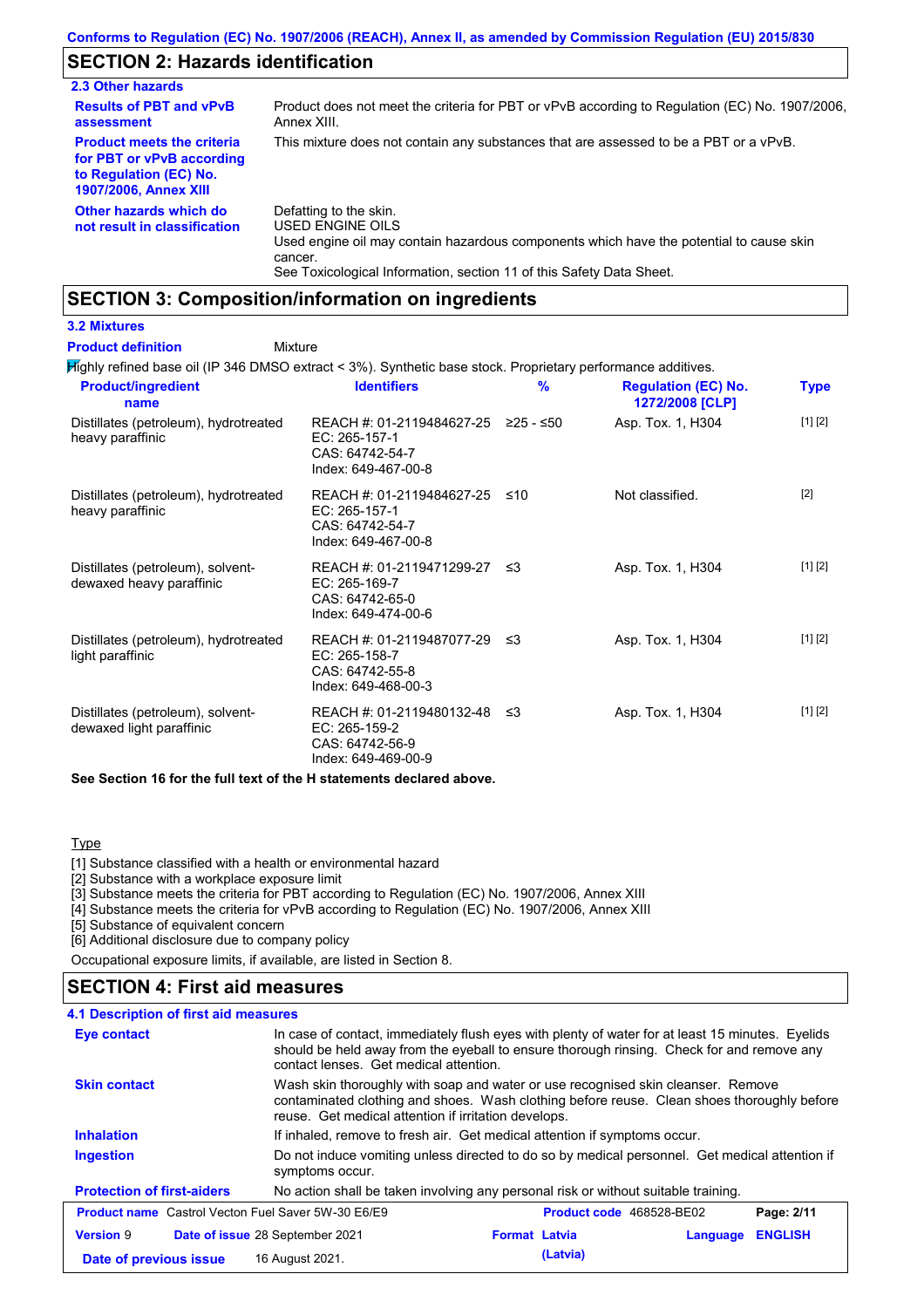## **SECTION 4: First aid measures**

### **4.2 Most important symptoms and effects, both acute and delayed**

See Section 11 for more detailed information on health effects and symptoms.

| <b>Potential acute health effects</b> |                                                                                                                   |
|---------------------------------------|-------------------------------------------------------------------------------------------------------------------|
| <b>Inhalation</b>                     | Vapour inhalation under ambient conditions is not normally a problem due to low vapour<br>pressure.               |
| <b>Ingestion</b>                      | No known significant effects or critical hazards.                                                                 |
| <b>Skin contact</b>                   | Defatting to the skin. May cause skin dryness and irritation.                                                     |
| Eye contact                           | No known significant effects or critical hazards.                                                                 |
|                                       | Delayed and immediate effects as well as chronic effects from short and long-term exposure                        |
| <b>Inhalation</b>                     | Overexposure to the inhalation of airborne droplets or aerosols may cause irritation of the<br>respiratory tract. |
| <b>Ingestion</b>                      | Ingestion of large quantities may cause nausea and diarrhoea.                                                     |
| <b>Skin contact</b>                   | Prolonged or repeated contact can defat the skin and lead to irritation and/or dermatitis.                        |
| Eye contact                           | Potential risk of transient stinging or redness if accidental eye contact occurs.                                 |
|                                       |                                                                                                                   |

### **4.3 Indication of any immediate medical attention and special treatment needed**

**Notes to physician** Treatment should in general be symptomatic and directed to relieving any effects.

## **SECTION 5: Firefighting measures**

| 5.1 Extinguishing media                                   |                                                                                                                                                                                                                                                                                                                                                                   |
|-----------------------------------------------------------|-------------------------------------------------------------------------------------------------------------------------------------------------------------------------------------------------------------------------------------------------------------------------------------------------------------------------------------------------------------------|
| <b>Suitable extinguishing</b><br>media                    | In case of fire, use foam, dry chemical or carbon dioxide extinguisher or spray.                                                                                                                                                                                                                                                                                  |
| <b>Unsuitable extinguishing</b><br>media                  | Do not use water jet. The use of a water jet may cause the fire to spread by splashing the<br>burning product.                                                                                                                                                                                                                                                    |
| 5.2 Special hazards arising from the substance or mixture |                                                                                                                                                                                                                                                                                                                                                                   |
| <b>Hazards from the</b><br>substance or mixture           | In a fire or if heated, a pressure increase will occur and the container may burst.                                                                                                                                                                                                                                                                               |
| <b>Hazardous combustion</b><br>products                   | Combustion products may include the following:<br>carbon oxides $(CO, CO2)$ (carbon monoxide, carbon dioxide)                                                                                                                                                                                                                                                     |
| 5.3 Advice for firefighters                               |                                                                                                                                                                                                                                                                                                                                                                   |
| <b>Special precautions for</b><br>fire-fighters           | No action shall be taken involving any personal risk or without suitable training. Promptly<br>isolate the scene by removing all persons from the vicinity of the incident if there is a fire.                                                                                                                                                                    |
| <b>Special protective</b><br>equipment for fire-fighters  | Fire-fighters should wear appropriate protective equipment and self-contained breathing<br>apparatus (SCBA) with a full face-piece operated in positive pressure mode. Clothing for fire-<br>fighters (including helmets, protective boots and gloves) conforming to European standard EN<br>469 will provide a basic level of protection for chemical incidents. |

## **SECTION 6: Accidental release measures**

### **6.1 Personal precautions, protective equipment and emergency procedures**

| For non-emergency<br>personnel                 | No action shall be taken involving any personal risk or without suitable training. Evacuate<br>surrounding areas. Keep unnecessary and unprotected personnel from entering. Do not touch<br>or walk through spilt material. Floors may be slippery; use care to avoid falling. Put on<br>appropriate personal protective equipment. |
|------------------------------------------------|-------------------------------------------------------------------------------------------------------------------------------------------------------------------------------------------------------------------------------------------------------------------------------------------------------------------------------------|
| For emergency responders                       | If specialised clothing is required to deal with the spillage, take note of any information in<br>Section 8 on suitable and unsuitable materials. See also the information in "For non-<br>emergency personnel".                                                                                                                    |
| <b>6.2 Environmental</b><br><b>precautions</b> | Avoid dispersal of spilt material and runoff and contact with soil, waterways, drains and sewers.<br>Inform the relevant authorities if the product has caused environmental pollution (sewers,<br>waterways, soil or air).                                                                                                         |

### **6.3 Methods and material for containment and cleaning up**

Stop leak if without risk. Move containers from spill area. Absorb with an inert material and place in an appropriate waste disposal container. Dispose of via a licensed waste disposal contractor. **Small spill**

| <b>Product name</b> Castrol Vecton Fuel Saver 5W-30 E6/E9 |  |                                 | <b>Product code</b> 468528-BE02 |          | Page: 3/11              |  |
|-----------------------------------------------------------|--|---------------------------------|---------------------------------|----------|-------------------------|--|
| <b>Version 9</b>                                          |  | Date of issue 28 September 2021 | <b>Format Latvia</b>            |          | <b>Language ENGLISH</b> |  |
| Date of previous issue                                    |  | 16 August 2021.                 |                                 | (Latvia) |                         |  |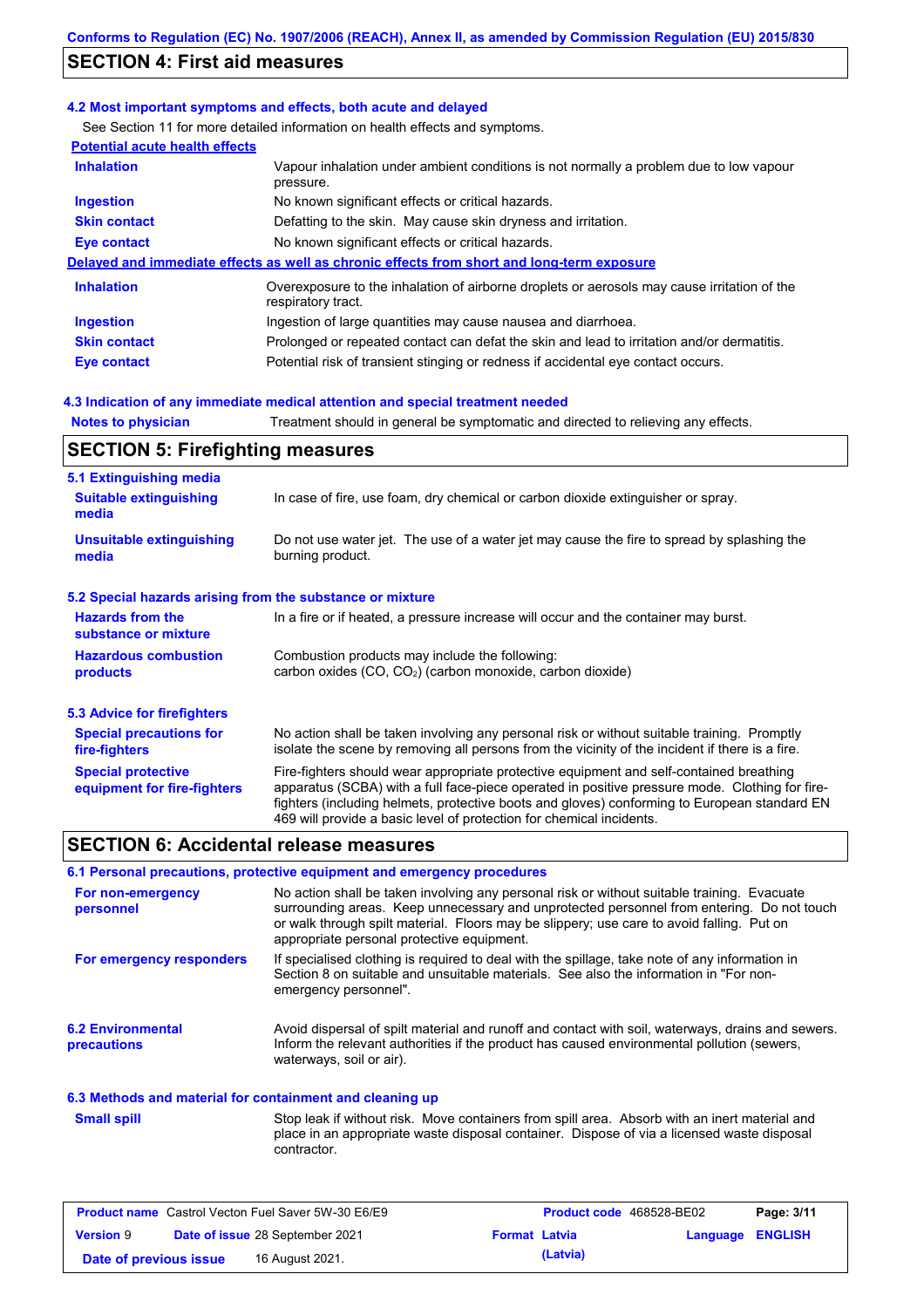## **SECTION 6: Accidental release measures**

| Large spill                               | Stop leak if without risk. Move containers from spill area. Prevent entry into sewers, water<br>courses, basements or confined areas. Contain and collect spillage with non-combustible,<br>absorbent material e.g. sand, earth, vermiculite or diatomaceous earth and place in container<br>for disposal according to local regulations. Dispose of via a licensed waste disposal contractor. |
|-------------------------------------------|------------------------------------------------------------------------------------------------------------------------------------------------------------------------------------------------------------------------------------------------------------------------------------------------------------------------------------------------------------------------------------------------|
| 6.4 Reference to other<br><b>sections</b> | See Section 1 for emergency contact information.<br>See Section 5 for firefighting measures.<br>See Section 8 for information on appropriate personal protective equipment.<br>See Section 12 for environmental precautions.<br>See Section 13 for additional waste treatment information.                                                                                                     |

## **SECTION 7: Handling and storage**

| 7.1 Precautions for safe handling                                             |                                                                                                                                                                                                                                                                                                                                                                                                                                                                                          |
|-------------------------------------------------------------------------------|------------------------------------------------------------------------------------------------------------------------------------------------------------------------------------------------------------------------------------------------------------------------------------------------------------------------------------------------------------------------------------------------------------------------------------------------------------------------------------------|
| <b>Protective measures</b>                                                    | Put on appropriate personal protective equipment.                                                                                                                                                                                                                                                                                                                                                                                                                                        |
| <b>Advice on general</b><br>occupational hygiene                              | Eating, drinking and smoking should be prohibited in areas where this material is handled.<br>stored and processed. Wash thoroughly after handling. Remove contaminated clothing and<br>protective equipment before entering eating areas. See also Section 8 for additional<br>information on hygiene measures.                                                                                                                                                                         |
| <b>7.2 Conditions for safe</b><br>storage, including any<br>incompatibilities | Store in accordance with local requiations. Store in a dry, cool and well-ventilated area, away<br>from incompatible materials (see Section 10). Keep away from heat and direct sunlight. Keep<br>container tightly closed and sealed until ready for use. Containers that have been opened must<br>be carefully resealed and kept upright to prevent leakage. Store and use only in equipment/<br>containers designed for use with this product. Do not store in unlabelled containers. |
| Not suitable                                                                  | Prolonged exposure to elevated temperature                                                                                                                                                                                                                                                                                                                                                                                                                                               |
| 7.3 Specific end use(s)                                                       |                                                                                                                                                                                                                                                                                                                                                                                                                                                                                          |

**Recommendations**

See section 1.2 and Exposure scenarios in annex, if applicable.

### **SECTION 8: Exposure controls/personal protection**

#### **8.1 Control parameters**

| <b>Occupational exposure limits</b>                          |  | No exposure limit value known.                                                                                                                                                                                                                       |  |  |  |
|--------------------------------------------------------------|--|------------------------------------------------------------------------------------------------------------------------------------------------------------------------------------------------------------------------------------------------------|--|--|--|
| <b>Product/ingredient name</b>                               |  | <b>Exposure limit values</b>                                                                                                                                                                                                                         |  |  |  |
| Distillates (petroleum), hydrotreated heavy paraffinic       |  | Ministers Cabinet Regulations Nr.325 - AER (Latvia).<br>TWA: 5 mg/m <sup>3</sup> 8 hours. Issued/Revised: 5/2007                                                                                                                                     |  |  |  |
| Distillates (petroleum), hydrotreated heavy paraffinic       |  | Ministers Cabinet Regulations Nr.325 - AER (Latvia).<br>TWA: 5 mg/m <sup>3</sup> 8 hours. Issued/Revised: 5/2007                                                                                                                                     |  |  |  |
| Distillates (petroleum), solvent-dewaxed heavy               |  | Ministers Cabinet Regulations Nr.325 - AER (Latvia).                                                                                                                                                                                                 |  |  |  |
| paraffinic                                                   |  | TWA: 5 mg/m <sup>3</sup> 8 hours. Issued/Revised: 5/2007                                                                                                                                                                                             |  |  |  |
| Distillates (petroleum), hydrotreated light paraffinic       |  | Ministers Cabinet Regulations Nr.325 - AER (Latvia).<br>TWA: 5 mg/m <sup>3</sup> 8 hours. Issued/Revised: 5/2007                                                                                                                                     |  |  |  |
| Distillates (petroleum), solvent-dewaxed light<br>paraffinic |  | Ministers Cabinet Regulations Nr.325 - AER (Latvia).                                                                                                                                                                                                 |  |  |  |
|                                                              |  | TWA: 5 mg/m <sup>3</sup> 8 hours. Issued/Revised: 5/2007                                                                                                                                                                                             |  |  |  |
| guidance only.                                               |  | Whilst specific OELs for certain components may be shown in this section, other components may be present in any mist,<br>vapour or dust produced. Therefore, the specific OELs may not be applicable to the product as a whole and are provided for |  |  |  |
| <b>Recommended monitoring</b><br>procedures                  |  | If this product contains ingredients with exposure limits, personal, workplace atmosphere or<br>biological monitoring may be required to determine the effectiveness of the ventilation or other                                                     |  |  |  |

control measures and/or the necessity to use respiratory protective equipment. Reference should be made to monitoring standards, such as the following: European Standard EN 689 (Workplace atmospheres - Guidance for the assessment of exposure by inhalation to chemical agents for comparison with limit values and measurement strategy) European Standard EN 14042 (Workplace atmospheres - Guide for the application and use of procedures for the assessment of exposure to chemical and biological agents) European Standard EN 482 (Workplace atmospheres - General requirements for the performance of procedures for the measurement of chemical agents) Reference to national guidance documents for methods for the determination of hazardous substances will also be required.

### **Derived No Effect Level**

No DNELs/DMELs available.

| <b>Product name</b> Castrol Vecton Fuel Saver 5W-30 E6/E9 |  |                                        | <b>Product code</b> 468528-BE02 |          | Page: 4/11              |  |
|-----------------------------------------------------------|--|----------------------------------------|---------------------------------|----------|-------------------------|--|
| <b>Version 9</b>                                          |  | <b>Date of issue 28 September 2021</b> | <b>Format Latvia</b>            |          | <b>Language ENGLISH</b> |  |
| Date of previous issue                                    |  | 16 August 2021.                        |                                 | (Latvia) |                         |  |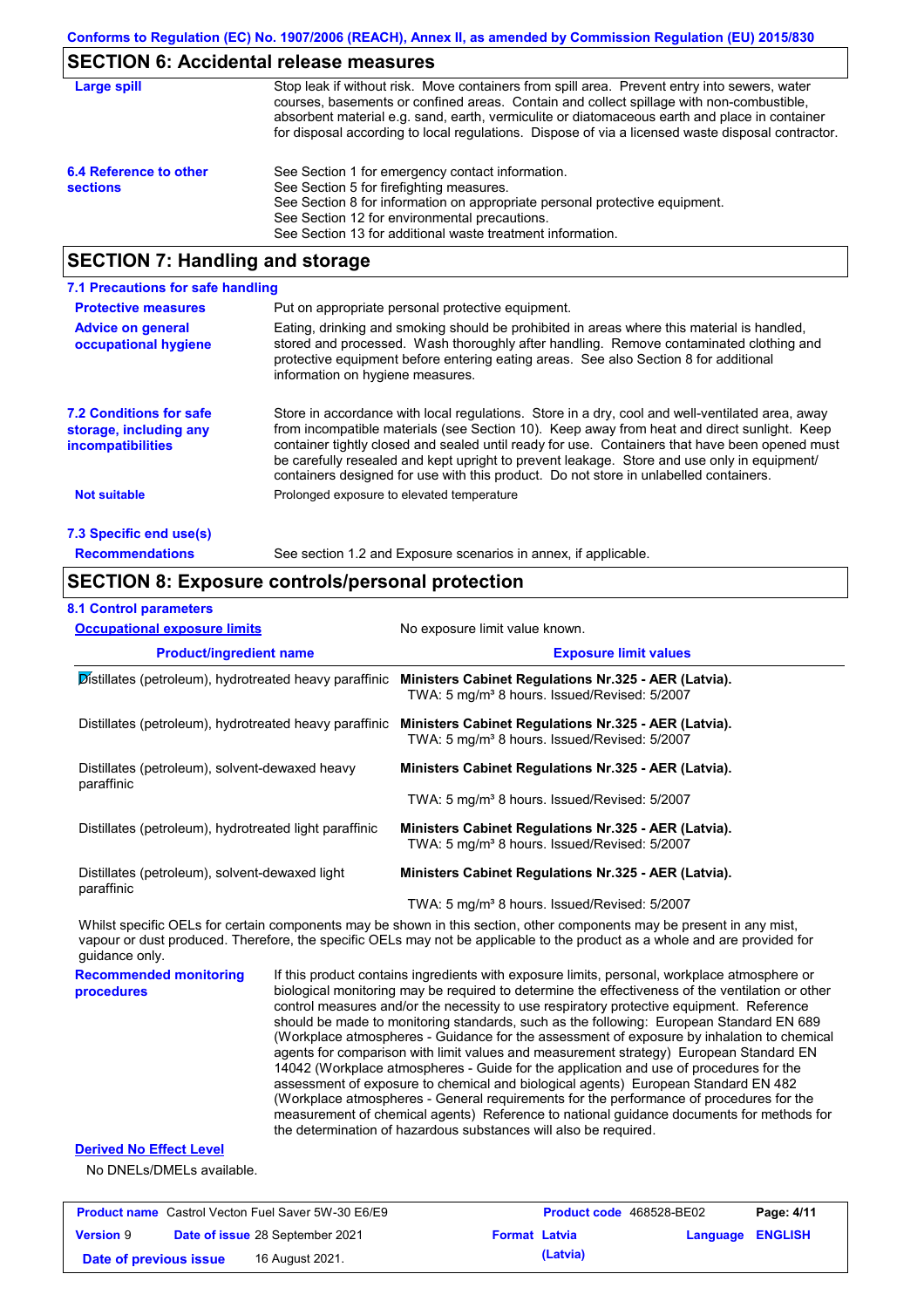# **SECTION 8: Exposure controls/personal protection**

**Predicted No Effect Concentration**

No PNECs available

| <b>8.2 Exposure controls</b>                              |                                                                                                                                                                                                                                                                                                                                                                                                                                                                                                                                                                                                                                                                                                                                                                                                                                                                                                                                                                                                         |                          |          |                |
|-----------------------------------------------------------|---------------------------------------------------------------------------------------------------------------------------------------------------------------------------------------------------------------------------------------------------------------------------------------------------------------------------------------------------------------------------------------------------------------------------------------------------------------------------------------------------------------------------------------------------------------------------------------------------------------------------------------------------------------------------------------------------------------------------------------------------------------------------------------------------------------------------------------------------------------------------------------------------------------------------------------------------------------------------------------------------------|--------------------------|----------|----------------|
| <b>Appropriate engineering</b><br>controls                | Provide exhaust ventilation or other engineering controls to keep the relevant airborne<br>concentrations below their respective occupational exposure limits.<br>All activities involving chemicals should be assessed for their risks to health, to ensure<br>exposures are adequately controlled. Personal protective equipment should only be considered<br>after other forms of control measures (e.g. engineering controls) have been suitably evaluated.<br>Personal protective equipment should conform to appropriate standards, be suitable for use, be<br>kept in good condition and properly maintained.<br>Your supplier of personal protective equipment should be consulted for advice on selection and<br>appropriate standards. For further information contact your national organisation for standards.<br>The final choice of protective equipment will depend upon a risk assessment. It is important to<br>ensure that all items of personal protective equipment are compatible. |                          |          |                |
| <b>Individual protection measures</b>                     |                                                                                                                                                                                                                                                                                                                                                                                                                                                                                                                                                                                                                                                                                                                                                                                                                                                                                                                                                                                                         |                          |          |                |
| <b>Hygiene measures</b>                                   | Wash hands, forearms and face thoroughly after handling chemical products, before eating,<br>smoking and using the lavatory and at the end of the working period. Ensure that eyewash<br>stations and safety showers are close to the workstation location.                                                                                                                                                                                                                                                                                                                                                                                                                                                                                                                                                                                                                                                                                                                                             |                          |          |                |
| <b>Respiratory protection</b>                             | In case of insufficient ventilation, wear suitable respiratory equipment.<br>The correct choice of respiratory protection depends upon the chemicals being handled, the<br>conditions of work and use, and the condition of the respiratory equipment. Safety procedures<br>should be developed for each intended application. Respiratory protection equipment should<br>therefore be chosen in consultation with the supplier/manufacturer and with a full assessment<br>of the working conditions.                                                                                                                                                                                                                                                                                                                                                                                                                                                                                                   |                          |          |                |
| <b>Eye/face protection</b>                                | Safety glasses with side shields.                                                                                                                                                                                                                                                                                                                                                                                                                                                                                                                                                                                                                                                                                                                                                                                                                                                                                                                                                                       |                          |          |                |
| <b>Skin protection</b>                                    |                                                                                                                                                                                                                                                                                                                                                                                                                                                                                                                                                                                                                                                                                                                                                                                                                                                                                                                                                                                                         |                          |          |                |
| <b>Hand protection</b>                                    | <b>General Information:</b>                                                                                                                                                                                                                                                                                                                                                                                                                                                                                                                                                                                                                                                                                                                                                                                                                                                                                                                                                                             |                          |          |                |
|                                                           | Because specific work environments and material handling practices vary, safety procedures<br>should be developed for each intended application. The correct choice of protective gloves<br>depends upon the chemicals being handled, and the conditions of work and use. Most gloves<br>provide protection for only a limited time before they must be discarded and replaced (even the<br>best chemically resistant gloves will break down after repeated chemical exposures).                                                                                                                                                                                                                                                                                                                                                                                                                                                                                                                        |                          |          |                |
|                                                           | Gloves should be chosen in consultation with the supplier / manufacturer and taking account of<br>a full assessment of the working conditions.                                                                                                                                                                                                                                                                                                                                                                                                                                                                                                                                                                                                                                                                                                                                                                                                                                                          |                          |          |                |
|                                                           | Recommended: Nitrile gloves.<br><b>Breakthrough time:</b>                                                                                                                                                                                                                                                                                                                                                                                                                                                                                                                                                                                                                                                                                                                                                                                                                                                                                                                                               |                          |          |                |
|                                                           | Breakthrough time data are generated by glove manufacturers under laboratory test conditions<br>and represent how long a glove can be expected to provide effective permeation resistance. It<br>is important when following breakthrough time recommendations that actual workplace<br>conditions are taken into account. Always consult with your glove supplier for up-to-date<br>technical information on breakthrough times for the recommended glove type.<br>Our recommendations on the selection of gloves are as follows:                                                                                                                                                                                                                                                                                                                                                                                                                                                                      |                          |          |                |
|                                                           | Continuous contact:                                                                                                                                                                                                                                                                                                                                                                                                                                                                                                                                                                                                                                                                                                                                                                                                                                                                                                                                                                                     |                          |          |                |
|                                                           | Gloves with a minimum breakthrough time of 240 minutes, or >480 minutes if suitable gloves<br>can be obtained.<br>If suitable gloves are not available to offer that level of protection, gloves with shorter<br>breakthrough times may be acceptable as long as appropriate glove maintenance and<br>replacement regimes are determined and adhered to.                                                                                                                                                                                                                                                                                                                                                                                                                                                                                                                                                                                                                                                |                          |          |                |
|                                                           | Short-term / splash protection:                                                                                                                                                                                                                                                                                                                                                                                                                                                                                                                                                                                                                                                                                                                                                                                                                                                                                                                                                                         |                          |          |                |
|                                                           | Recommended breakthrough times as above.<br>It is recognised that for short-term, transient exposures, gloves with shorter breakthrough times<br>may commonly be used. Therefore, appropriate maintenance and replacement regimes must<br>be determined and rigorously followed.                                                                                                                                                                                                                                                                                                                                                                                                                                                                                                                                                                                                                                                                                                                        |                          |          |                |
|                                                           | <b>Glove Thickness:</b>                                                                                                                                                                                                                                                                                                                                                                                                                                                                                                                                                                                                                                                                                                                                                                                                                                                                                                                                                                                 |                          |          |                |
|                                                           | For general applications, we recommend gloves with a thickness typically greater than 0.35 mm.                                                                                                                                                                                                                                                                                                                                                                                                                                                                                                                                                                                                                                                                                                                                                                                                                                                                                                          |                          |          |                |
|                                                           | It should be emphasised that glove thickness is not necessarily a good predictor of glove                                                                                                                                                                                                                                                                                                                                                                                                                                                                                                                                                                                                                                                                                                                                                                                                                                                                                                               |                          |          |                |
| <b>Product name</b> Castrol Vecton Fuel Saver 5W-30 E6/E9 |                                                                                                                                                                                                                                                                                                                                                                                                                                                                                                                                                                                                                                                                                                                                                                                                                                                                                                                                                                                                         | Product code 468528-BE02 |          | Page: 5/11     |
| <b>Version 9</b><br>Date of issue 28 September 2021       |                                                                                                                                                                                                                                                                                                                                                                                                                                                                                                                                                                                                                                                                                                                                                                                                                                                                                                                                                                                                         | <b>Format Latvia</b>     | Language | <b>ENGLISH</b> |

**Date of previous issue 16 August 2021. (Latvia) (Latvia)**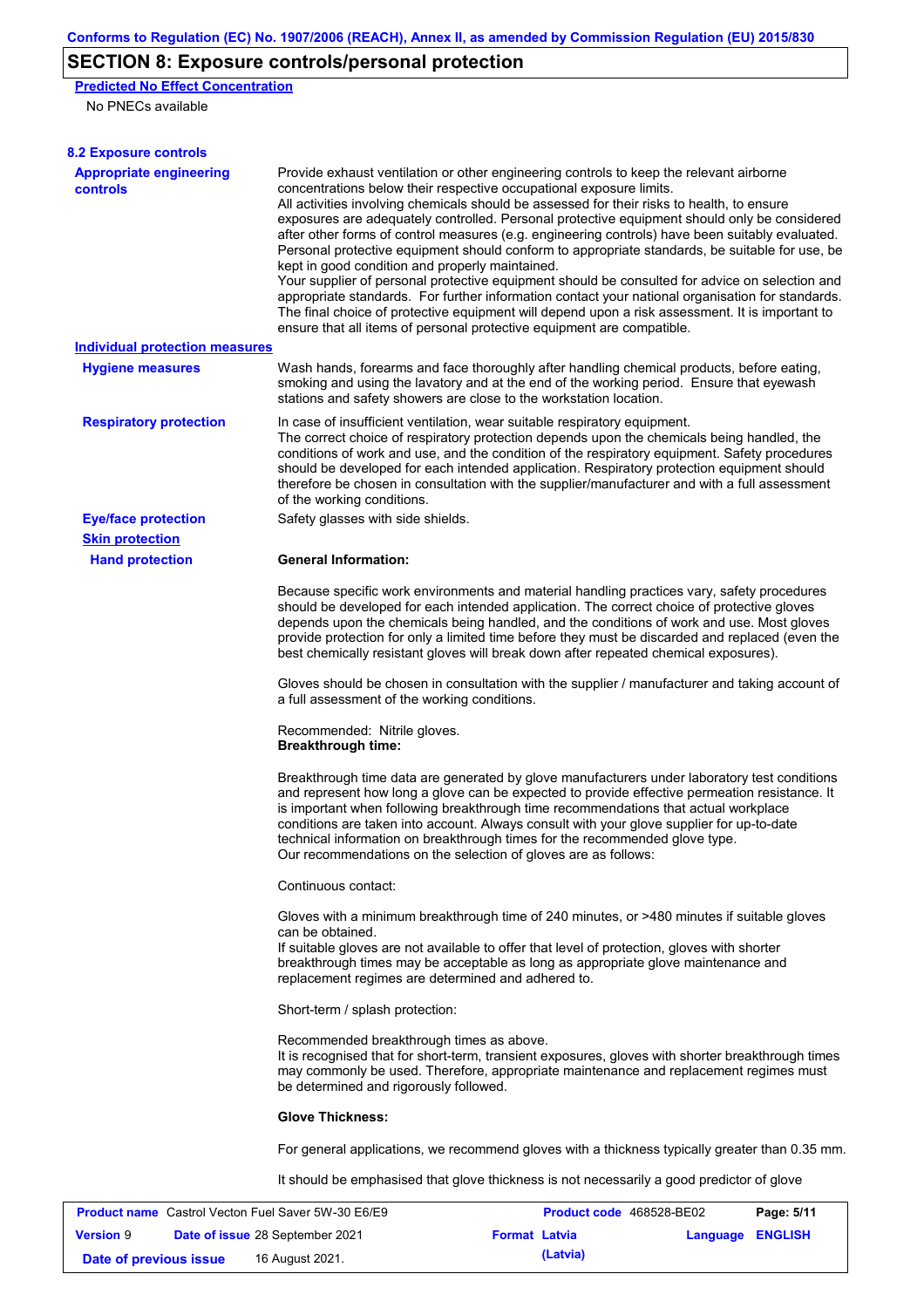# **SECTION 8: Exposure controls/personal protection**

|                                                  | resistance to a specific chemical, as the permeation efficiency of the glove will be dependent<br>on the exact composition of the glove material. Therefore, glove selection should also be based<br>on consideration of the task requirements and knowledge of breakthrough times.<br>Glove thickness may also vary depending on the glove manufacturer, the glove type and the<br>glove model. Therefore, the manufacturers' technical data should always be taken into account<br>to ensure selection of the most appropriate glove for the task.                                                                                                                                  |
|--------------------------------------------------|---------------------------------------------------------------------------------------------------------------------------------------------------------------------------------------------------------------------------------------------------------------------------------------------------------------------------------------------------------------------------------------------------------------------------------------------------------------------------------------------------------------------------------------------------------------------------------------------------------------------------------------------------------------------------------------|
|                                                  | Note: Depending on the activity being conducted, gloves of varying thickness may be required<br>for specific tasks. For example:                                                                                                                                                                                                                                                                                                                                                                                                                                                                                                                                                      |
|                                                  | • Thinner gloves (down to 0.1 mm or less) may be required where a high degree of manual<br>dexterity is needed. However, these gloves are only likely to give short duration protection and<br>would normally be just for single use applications, then disposed of.                                                                                                                                                                                                                                                                                                                                                                                                                  |
|                                                  | • Thicker gloves (up to 3 mm or more) may be required where there is a mechanical (as well<br>as a chemical) risk i.e. where there is abrasion or puncture potential.                                                                                                                                                                                                                                                                                                                                                                                                                                                                                                                 |
| <b>Skin and body</b>                             | Use of protective clothing is good industrial practice.<br>Personal protective equipment for the body should be selected based on the task being<br>performed and the risks involved and should be approved by a specialist before handling this<br>product.<br>Cotton or polyester/cotton overalls will only provide protection against light superficial<br>contamination that will not soak through to the skin. Overalls should be laundered on a regular<br>basis. When the risk of skin exposure is high (e.g. when cleaning up spillages or if there is a<br>risk of splashing) then chemical resistant aprons and/or impervious chemical suits and boots<br>will be required. |
| <b>Refer to standards:</b>                       | Respiratory protection: EN 529<br>Gloves: EN 420, EN 374<br>Eye protection: EN 166<br>Filtering half-mask: EN 149<br>Filtering half-mask with valve: EN 405<br>Half-mask: EN 140 plus filter<br>Full-face mask: EN 136 plus filter<br>Particulate filters: EN 143<br>Gas/combined filters: EN 14387                                                                                                                                                                                                                                                                                                                                                                                   |
| <b>Environmental exposure</b><br><b>controls</b> | Emissions from ventilation or work process equipment should be checked to ensure they<br>comply with the requirements of environmental protection legislation. In some cases, fume<br>scrubbers, filters or engineering modifications to the process equipment will be necessary to<br>reduce emissions to acceptable levels.                                                                                                                                                                                                                                                                                                                                                         |

# **SECTION 9: Physical and chemical properties**

| <b>Product name</b> Castrol Vecton Fuel Saver 5W-30 E6/E9 |                                                                                         | Product code 468528-BE02 | Page: 6/11 |
|-----------------------------------------------------------|-----------------------------------------------------------------------------------------|--------------------------|------------|
| <b>Solubility(ies)</b>                                    | insoluble in water.                                                                     |                          |            |
| <b>Density</b>                                            | <1000 kg/m <sup>3</sup> (<1 g/cm <sup>3</sup> ) at 15 <sup>°</sup> C                    |                          |            |
| <b>Relative density</b>                                   | Not available.                                                                          |                          |            |
| <b>Vapour density</b>                                     | Not available.                                                                          |                          |            |
| <b>Vapour pressure</b>                                    | Not available.                                                                          |                          |            |
| <b>Upper/lower flammability or</b><br>explosive limits    | Not available.                                                                          |                          |            |
| <b>Flammability (solid, gas)</b>                          | Not available.                                                                          |                          |            |
| <b>Evaporation rate</b>                                   | Not available.                                                                          |                          |            |
| <b>Flash point</b>                                        | Closed cup: 199°C (390.2°F) [Pensky-Martens.]<br>Open cup: 228°C (442.4°F) [Cleveland.] |                          |            |
| <b>Pour point</b>                                         | -48 $°C$                                                                                |                          |            |
| Initial boiling point and boiling<br>range                | Not available.                                                                          |                          |            |
| <b>Melting point/freezing point</b>                       | Not available.                                                                          |                          |            |
| pH                                                        | Not applicable.                                                                         |                          |            |
| <b>Odour threshold</b>                                    | Not available.                                                                          |                          |            |
| <b>Odour</b>                                              | Not available.                                                                          |                          |            |
| <b>Colour</b>                                             | Amber. [Light]                                                                          |                          |            |
| <b>Physical state</b>                                     | Liquid.                                                                                 |                          |            |
| <b>Appearance</b>                                         |                                                                                         |                          |            |
| 9.1 Information on basic physical and chemical properties |                                                                                         |                          |            |

|                        | <b>Product name</b> Castrol Vecton Fuel Saver 5W-30 E6/E9 |                      | <b>Product code</b> 468528-BE02 |                  | Page: 6/11 |
|------------------------|-----------------------------------------------------------|----------------------|---------------------------------|------------------|------------|
| <b>Version 9</b>       | <b>Date of issue 28 September 2021</b>                    | <b>Format Latvia</b> |                                 | Language ENGLISH |            |
| Date of previous issue | 16 August 2021.                                           |                      | (Latvia)                        |                  |            |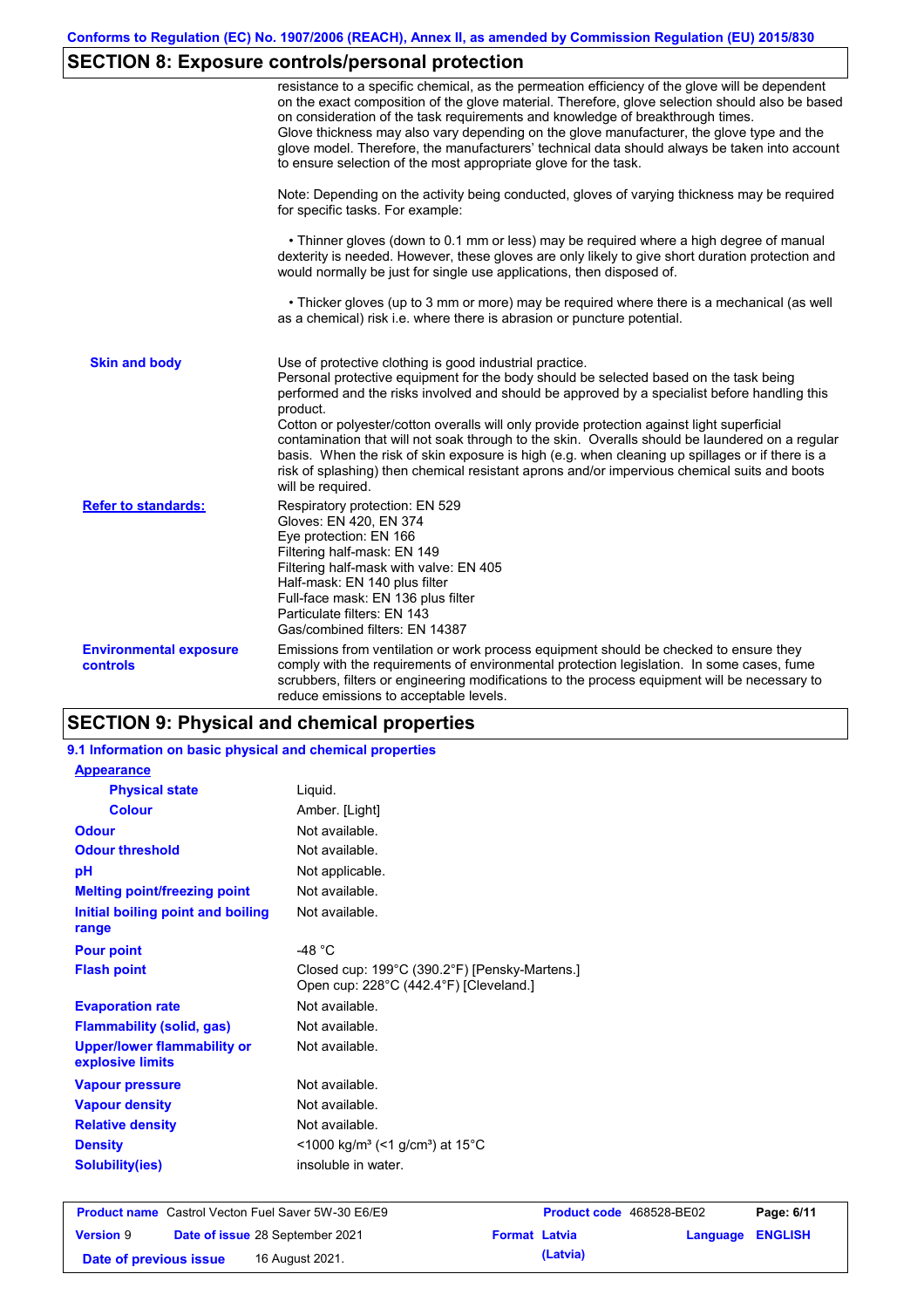# **SECTION 9: Physical and chemical properties**

| <b>Partition coefficient: n-octanol/</b><br>water | Not available.                                                                                                                                 |
|---------------------------------------------------|------------------------------------------------------------------------------------------------------------------------------------------------|
| <b>Auto-ignition temperature</b>                  | Not available.                                                                                                                                 |
| <b>Decomposition temperature</b>                  | Not available.                                                                                                                                 |
| <b>Viscosity</b>                                  | Kinematic: 69.47 mm <sup>2</sup> /s (69.47 cSt) at 40 $^{\circ}$ C<br>Kinematic: 11.5 to 12.29 mm <sup>2</sup> /s (11.5 to 12.29 cSt) at 100°C |
| <b>Explosive properties</b>                       | Not available.                                                                                                                                 |
| <b>Oxidising properties</b>                       | Not available.                                                                                                                                 |

### **9.2 Other information**

No additional information.

| <b>SECTION 10: Stability and reactivity</b>     |                                                                                                                                                                         |
|-------------------------------------------------|-------------------------------------------------------------------------------------------------------------------------------------------------------------------------|
| <b>10.1 Reactivity</b>                          | No specific test data available for this product. Refer to Conditions to avoid and Incompatible<br>materials for additional information.                                |
| <b>10.2 Chemical stability</b>                  | The product is stable.                                                                                                                                                  |
| 10.3 Possibility of<br>hazardous reactions      | Under normal conditions of storage and use, hazardous reactions will not occur.<br>Under normal conditions of storage and use, hazardous polymerisation will not occur. |
| <b>10.4 Conditions to avoid</b>                 | Avoid all possible sources of ignition (spark or flame).                                                                                                                |
| 10.5 Incompatible materials                     | Reactive or incompatible with the following materials: oxidising materials.                                                                                             |
| <b>10.6 Hazardous</b><br>decomposition products | Under normal conditions of storage and use, hazardous decomposition products should not be<br>produced.                                                                 |

# **SECTION 11: Toxicological information**

| 11.1 Information on toxicological effects          |                                                                                                                   |
|----------------------------------------------------|-------------------------------------------------------------------------------------------------------------------|
| <b>Acute toxicity estimates</b>                    |                                                                                                                   |
| Not available.                                     |                                                                                                                   |
| <b>Information on likely</b><br>routes of exposure | Routes of entry anticipated: Dermal, Inhalation.                                                                  |
| <b>Potential acute health effects</b>              |                                                                                                                   |
| <b>Inhalation</b>                                  | Vapour inhalation under ambient conditions is not normally a problem due to low vapour<br>pressure.               |
| <b>Ingestion</b>                                   | No known significant effects or critical hazards.                                                                 |
| <b>Skin contact</b>                                | Defatting to the skin. May cause skin dryness and irritation.                                                     |
| <b>Eye contact</b>                                 | No known significant effects or critical hazards.                                                                 |
|                                                    | Symptoms related to the physical, chemical and toxicological characteristics                                      |
| <b>Inhalation</b>                                  | No specific data.                                                                                                 |
| <b>Ingestion</b>                                   | No specific data.                                                                                                 |
| <b>Skin contact</b>                                | Adverse symptoms may include the following:<br>irritation<br>dryness<br>cracking                                  |
| <b>Eye contact</b>                                 | No specific data.                                                                                                 |
|                                                    | Delayed and immediate effects as well as chronic effects from short and long-term exposure                        |
| <b>Inhalation</b>                                  | Overexposure to the inhalation of airborne droplets or aerosols may cause irritation of the<br>respiratory tract. |
| <b>Ingestion</b>                                   | Ingestion of large quantities may cause nausea and diarrhoea.                                                     |
| <b>Skin contact</b>                                | Prolonged or repeated contact can defat the skin and lead to irritation and/or dermatitis.                        |
| <b>Eye contact</b>                                 | Potential risk of transient stinging or redness if accidental eye contact occurs.                                 |
| <b>Potential chronic health effects</b>            |                                                                                                                   |

| <b>Product name</b> Castrol Vecton Fuel Saver 5W-30 E6/E9 |  | <b>Product code</b> 468528-BE02 |                      | Page: 7/11 |                         |  |
|-----------------------------------------------------------|--|---------------------------------|----------------------|------------|-------------------------|--|
| <b>Version 9</b>                                          |  | Date of issue 28 September 2021 | <b>Format Latvia</b> |            | <b>Language ENGLISH</b> |  |
| Date of previous issue                                    |  | 16 August 2021.                 |                      | (Latvia)   |                         |  |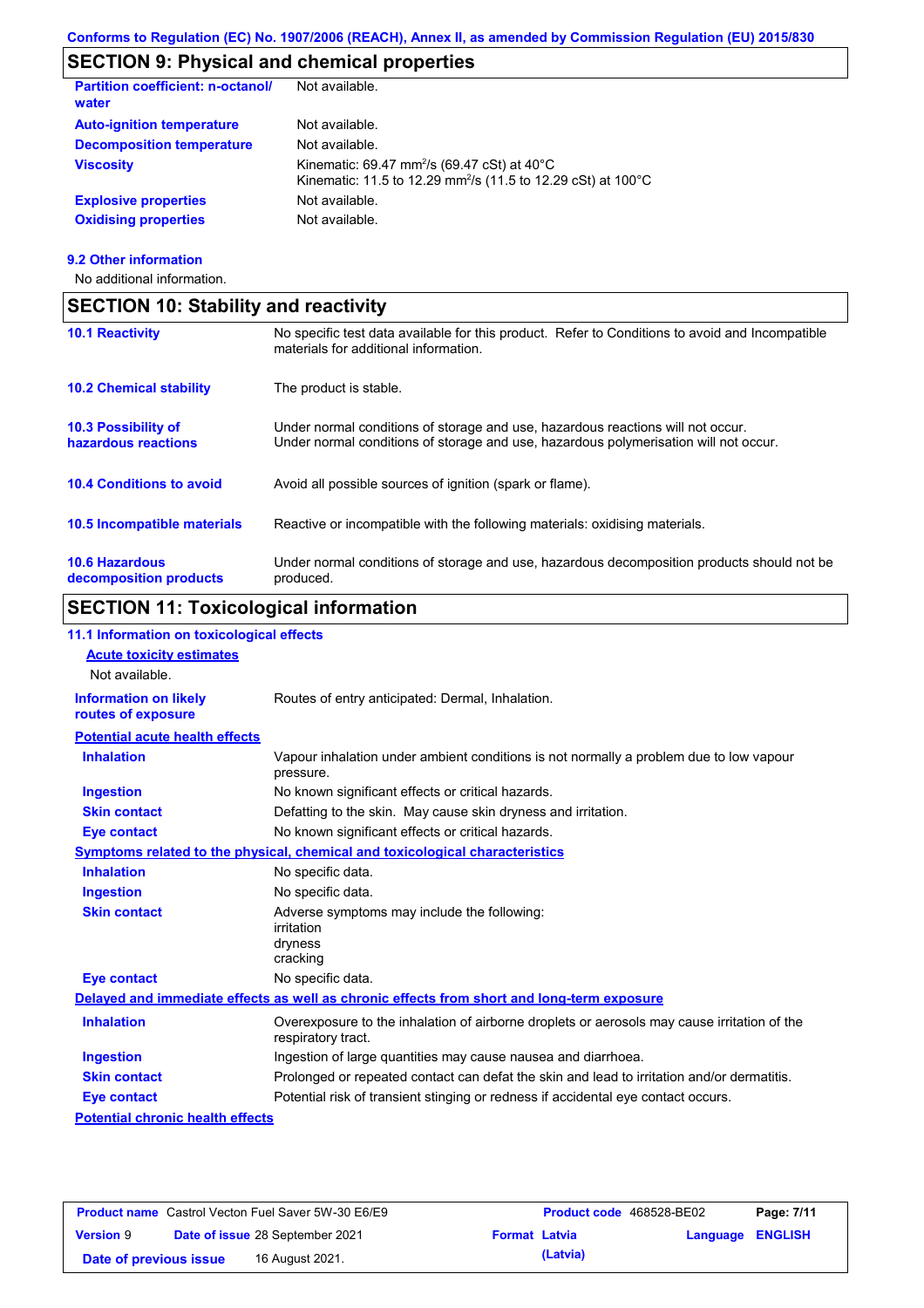## **SECTION 11: Toxicological information**

| General                      | USED ENGINE OILS<br>Combustion products resulting from the operation of internal combustion engines contaminate<br>engine oils during use. Used engine oil may contain hazardous components which have the<br>potential to cause skin cancer. Frequent or prolonged contact with all types and makes of used<br>engine oil must therefore be avoided and a high standard of personal hygiene maintained. |
|------------------------------|----------------------------------------------------------------------------------------------------------------------------------------------------------------------------------------------------------------------------------------------------------------------------------------------------------------------------------------------------------------------------------------------------------|
| <b>Carcinogenicity</b>       | No known significant effects or critical hazards.                                                                                                                                                                                                                                                                                                                                                        |
| <b>Mutagenicity</b>          | No known significant effects or critical hazards.                                                                                                                                                                                                                                                                                                                                                        |
| <b>Developmental effects</b> | No known significant effects or critical hazards.                                                                                                                                                                                                                                                                                                                                                        |
| <b>Fertility effects</b>     | No known significant effects or critical hazards.                                                                                                                                                                                                                                                                                                                                                        |

# **SECTION 12: Ecological information**

### **12.1 Toxicity**

**Environmental hazards** Not classified as dangerous

### **12.2 Persistence and degradability**

Partially biodegradable.

### **12.3 Bioaccumulative potential**

This product is not expected to bioaccumulate through food chains in the environment.

| <b>12.4 Mobility in soil</b>                            |                                                                      |
|---------------------------------------------------------|----------------------------------------------------------------------|
| <b>Soil/water partition</b><br><b>coefficient (Koc)</b> | Not available.                                                       |
| <b>Mobility</b>                                         | Spillages may penetrate the soil causing ground water contamination. |

### **12.5 Results of PBT and vPvB assessment**

Product does not meet the criteria for PBT or vPvB according to Regulation (EC) No. 1907/2006, Annex XIII.

| 12.6 Other adverse effects          |                                                                                                                           |
|-------------------------------------|---------------------------------------------------------------------------------------------------------------------------|
| <b>Other ecological information</b> | Spills may form a film on water surfaces causing physical damage to organisms. Oxygen<br>transfer could also be impaired. |
|                                     |                                                                                                                           |

## **SECTION 13: Disposal considerations**

### **13.1 Waste treatment methods**

| <b>Product</b>             |                                                                                                                                                                      |
|----------------------------|----------------------------------------------------------------------------------------------------------------------------------------------------------------------|
| <b>Methods of disposal</b> | Where possible, arrange for product to be recycled. Dispose of via an authorised person/<br>licensed waste disposal contractor in accordance with local regulations. |
| <b>Hazardous waste</b>     | Yes.                                                                                                                                                                 |

## **European waste catalogue (EWC)**

| Waste code | <b>Waste designation</b>                                                                                                    |
|------------|-----------------------------------------------------------------------------------------------------------------------------|
| 13 02 08*  | other engine, gear and lubricating oils                                                                                     |
|            | However, deviation from the intended use and/or the presence of any potential contaminants may require an alternative waste |

However, deviation from the intended use and/or the presence of any potential contaminants may require an alternative waste disposal code to be assigned by the end user.

| <b>Packaging</b>           |                                                                                                                                                                                                                                         |
|----------------------------|-----------------------------------------------------------------------------------------------------------------------------------------------------------------------------------------------------------------------------------------|
| <b>Methods of disposal</b> | Where possible, arrange for product to be recycled. Dispose of via an authorised person/<br>licensed waste disposal contractor in accordance with local regulations.                                                                    |
| <b>Special precautions</b> | This material and its container must be disposed of in a safe way. Empty containers or liners<br>may retain some product residues. Avoid dispersal of spilt material and runoff and contact with<br>soil, waterways, drains and sewers. |
| <b>References</b>          | Commission 2014/955/EU<br>Directive 2008/98/EC                                                                                                                                                                                          |

# **SECTION 14: Transport information**

| <b>Product name</b> Castrol Vecton Fuel Saver 5W-30 E6/E9 |  |                                        | <b>Product code</b> 468528-BE02 |          | Page: 8/11              |  |
|-----------------------------------------------------------|--|----------------------------------------|---------------------------------|----------|-------------------------|--|
| <b>Version 9</b>                                          |  | <b>Date of issue 28 September 2021</b> | <b>Format Latvia</b>            |          | <b>Language ENGLISH</b> |  |
| Date of previous issue                                    |  | 16 August 2021.                        |                                 | (Latvia) |                         |  |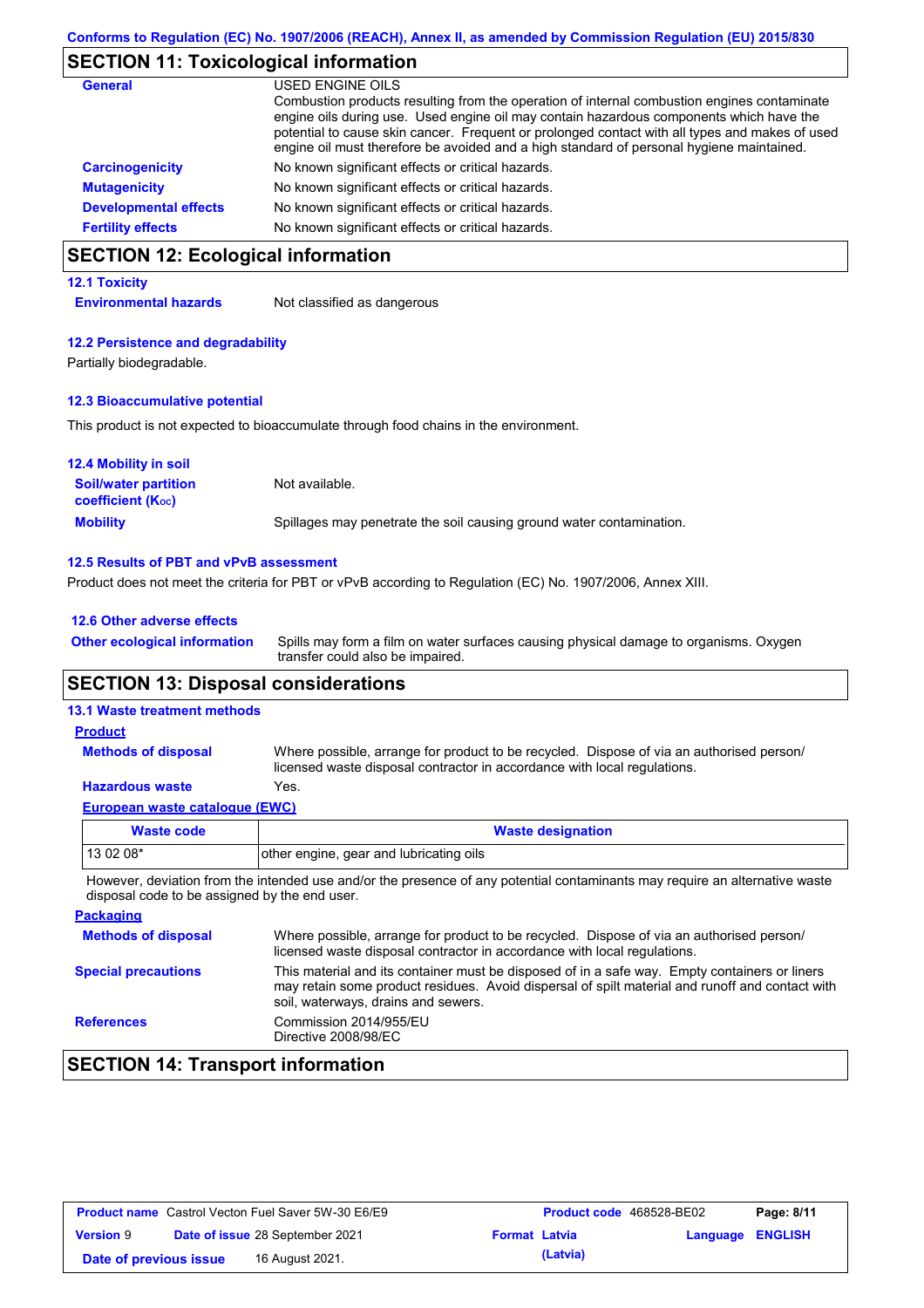## **SECTION 14: Transport information**

|                                           | <b>ADR/RID</b> | <b>ADN</b>     | <b>IMDG</b>    | <b>IATA</b>    |
|-------------------------------------------|----------------|----------------|----------------|----------------|
| 14.1 UN number                            | Not regulated. | Not regulated. | Not regulated. | Not regulated. |
| 14.2 UN proper<br>shipping name           |                |                |                |                |
| <b>14.3 Transport</b><br>hazard class(es) |                |                |                |                |
| 14.4 Packing<br>group                     |                |                |                |                |
| 14.5<br><b>Environmental</b><br>hazards   | No.            | No.            | No.            | No.            |
| <b>Additional</b><br>information          |                |                |                |                |

**14.6 Special precautions for user** Not available.

**14.7 Transport in bulk according to IMO instruments**

Not available.

## **SECTION 15: Regulatory information**

**Other regulations REACH Status** The company, as identified in Section 1, sells this product in the EU in compliance with the current requirements of REACH. **15.1 Safety, health and environmental regulations/legislation specific for the substance or mixture EU Regulation (EC) No. 1907/2006 (REACH) Annex XIV - List of substances subject to authorisation Substances of very high concern** None of the components are listed. All components are listed or exempted. All components are listed or exempted. At least one component is not listed. All components are listed or exempted. All components are active or exempted. All components are listed or exempted. All components are listed or exempted. **United States inventory (TSCA 8b) Australia inventory (AICS) Canada inventory China inventory (IECSC) Japan inventory (ENCS) Korea inventory (KECI) Philippines inventory (PICCS) Taiwan Chemical Substances Inventory (TCSI)** All components are listed or exempted. **Ozone depleting substances (1005/2009/EU)** Not listed. **Prior Informed Consent (PIC) (649/2012/EU)** None of the components are listed. **Annex XIV EU Regulation (EC) No. 1907/2006 (REACH) Annex XVII - Restrictions on the manufacture, placing on the market and use of certain dangerous substances, mixtures and articles** Not applicable.

| <b>Product name</b> Castrol Vecton Fuel Saver 5W-30 E6/E9 |  | <b>Product code</b> 468528-BE02        |                      | Page: 9/11 |                         |  |
|-----------------------------------------------------------|--|----------------------------------------|----------------------|------------|-------------------------|--|
| <b>Version 9</b>                                          |  | <b>Date of issue 28 September 2021</b> | <b>Format Latvia</b> |            | <b>Language ENGLISH</b> |  |
| Date of previous issue                                    |  | 16 August 2021.                        |                      | (Latvia)   |                         |  |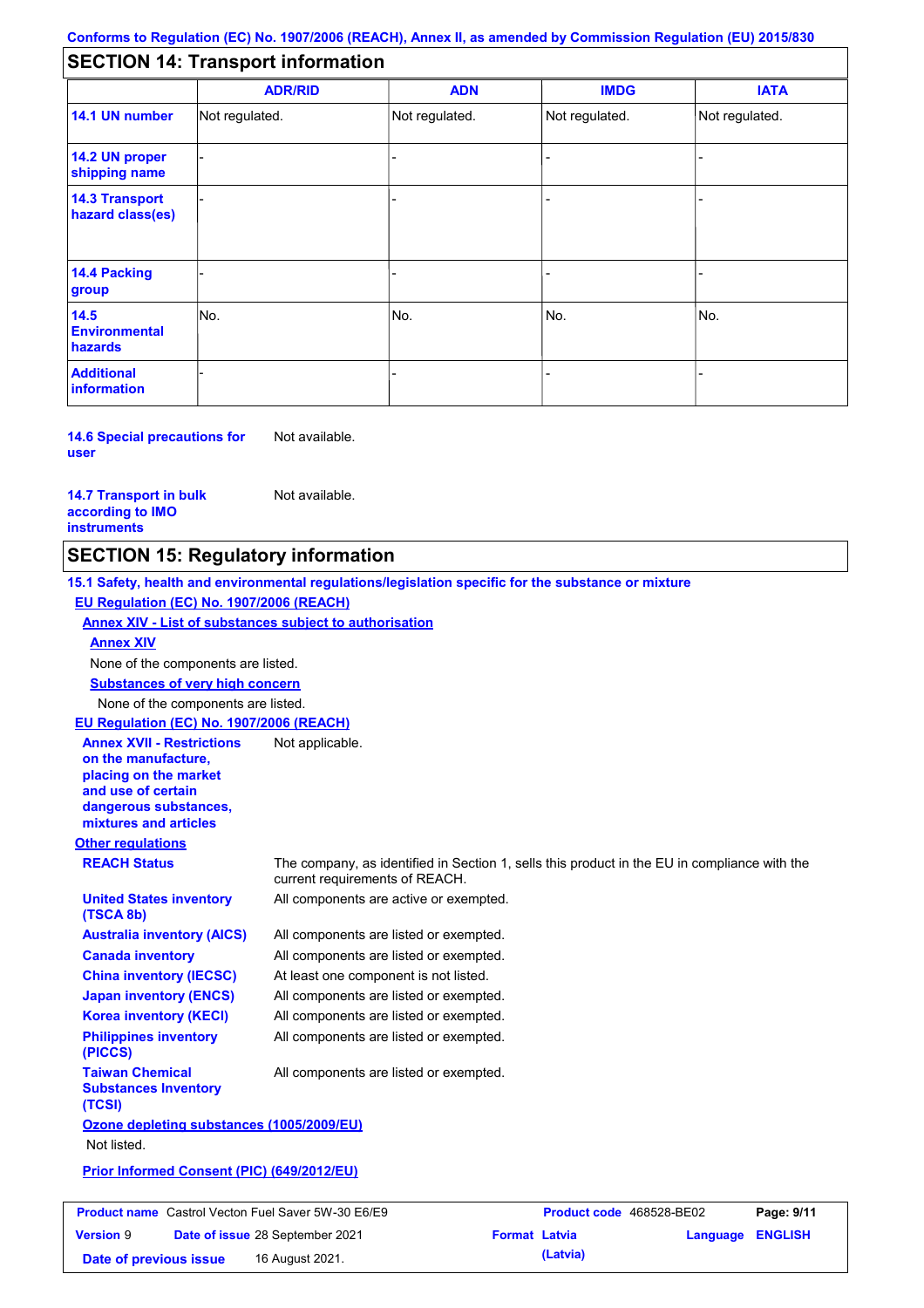# **SECTION 15: Regulatory information**

Not listed.

**EU - Water framework directive - Priority substances**

None of the components are listed.

## **Seveso Directive**

This product is not controlled under the Seveso Directive.

| <b>15.2 Chemical safety</b> | A Chemical Safety Assessment has been carried out for one or more of the substances within  |
|-----------------------------|---------------------------------------------------------------------------------------------|
| assessment                  | this mixture. A Chemical Safety Assessment has not been carried out for the mixture itself. |

## **SECTION 16: Other information**

| <b>Abbreviations and acronyms</b> | ADN = European Provisions concerning the International Carriage of Dangerous Goods by<br>Inland Waterway |
|-----------------------------------|----------------------------------------------------------------------------------------------------------|
|                                   | ADR = The European Agreement concerning the International Carriage of Dangerous Goods by<br>Road         |
|                                   | ATE = Acute Toxicity Estimate                                                                            |
|                                   | <b>BCF</b> = Bioconcentration Factor                                                                     |
|                                   | CAS = Chemical Abstracts Service                                                                         |
|                                   | CLP = Classification, Labelling and Packaging Regulation [Regulation (EC) No. 1272/2008]                 |
|                                   | CSA = Chemical Safety Assessment                                                                         |
|                                   | CSR = Chemical Safety Report                                                                             |
|                                   | DMEL = Derived Minimal Effect Level                                                                      |
|                                   | DNEL = Derived No Effect Level                                                                           |
|                                   | EINECS = European Inventory of Existing Commercial chemical Substances                                   |
|                                   | ES = Exposure Scenario                                                                                   |
|                                   | EUH statement = CLP-specific Hazard statement                                                            |
|                                   | EWC = European Waste Catalogue                                                                           |
|                                   | GHS = Globally Harmonized System of Classification and Labelling of Chemicals                            |
|                                   | IATA = International Air Transport Association                                                           |
|                                   | IBC = Intermediate Bulk Container                                                                        |
|                                   | IMDG = International Maritime Dangerous Goods                                                            |
|                                   | LogPow = logarithm of the octanol/water partition coefficient                                            |
|                                   | MARPOL = International Convention for the Prevention of Pollution From Ships, 1973 as                    |
|                                   | modified by the Protocol of 1978. ("Marpol" = marine pollution)                                          |
|                                   | OECD = Organisation for Economic Co-operation and Development                                            |
|                                   | PBT = Persistent, Bioaccumulative and Toxic                                                              |
|                                   | PNEC = Predicted No Effect Concentration                                                                 |
|                                   | REACH = Registration, Evaluation, Authorisation and Restriction of Chemicals Regulation                  |
|                                   | [Regulation (EC) No. 1907/2006]                                                                          |
|                                   | RID = The Regulations concerning the International Carriage of Dangerous Goods by Rail                   |
|                                   | RRN = REACH Registration Number                                                                          |
|                                   | SADT = Self-Accelerating Decomposition Temperature                                                       |
|                                   | SVHC = Substances of Very High Concern                                                                   |
|                                   | STOT-RE = Specific Target Organ Toxicity - Repeated Exposure                                             |
|                                   | STOT-SE = Specific Target Organ Toxicity - Single Exposure                                               |
|                                   | TWA = Time weighted average                                                                              |
|                                   | $UN = United Nations$                                                                                    |
|                                   | $UVCB = Complex\;hydrocarbon\; substance$                                                                |
|                                   | VOC = Volatile Organic Compound                                                                          |
|                                   | vPvB = Very Persistent and Very Bioaccumulative                                                          |
|                                   | Varies = may contain one or more of the following 64741-88-4 / RRN 01-2119488706-23,                     |
|                                   | 64741-89-5 / RRN 01-2119487067-30, 64741-95-3 / RRN 01-2119487081-40, 64741-96-4/ RRN                    |
|                                   | 01-2119483621-38, 64742-01-4 / RRN 01-2119488707-21, 64742-44-5 / RRN                                    |
|                                   | 01-2119985177-24, 64742-45-6, 64742-52-5 / RRN 01-2119467170-45, 64742-53-6 / RRN                        |
|                                   | 01-2119480375-34, 64742-54-7 / RRN 01-2119484627-25, 64742-55-8 / RRN                                    |
|                                   | 01-2119487077-29, 64742-56-9 / RRN 01-2119480132-48, 64742-57-0 / RRN                                    |
|                                   | 01-2119489287-22, 64742-58-1, 64742-62-7 / RRN 01-2119480472-38, 64742-63-8,                             |
|                                   | 64742-65-0 / RRN 01-2119471299-27, 64742-70-7 / RRN 01-2119487080-42, 72623-85-9 /                       |
|                                   | RRN 01-2119555262-43, 72623-86-0 / RRN 01-2119474878-16, 72623-87-1 / RRN                                |
|                                   | 01-2119474889-13                                                                                         |

**Procedure used to derive the classification according to Regulation (EC) No. 1272/2008 [CLP/GHS]**

| <b>Classification</b>                                                      |  | <b>Justification</b>                          |          |                |  |
|----------------------------------------------------------------------------|--|-----------------------------------------------|----------|----------------|--|
| Not classified.                                                            |  |                                               |          |                |  |
| <b>Full text of abbreviated H</b><br>H <sub>304</sub><br><b>statements</b> |  | May be fatal if swallowed and enters airways. |          |                |  |
| <b>Product name</b> Castrol Vecton Fuel Saver 5W-30 E6/E9                  |  | Product code 468528-BE02                      |          | Page: 10/11    |  |
| <b>Version 9</b><br>Date of issue 28 September 2021                        |  | <b>Format Latvia</b>                          | Language | <b>ENGLISH</b> |  |
| 16 August 2021.<br>Date of previous issue                                  |  | (Latvia)                                      |          |                |  |